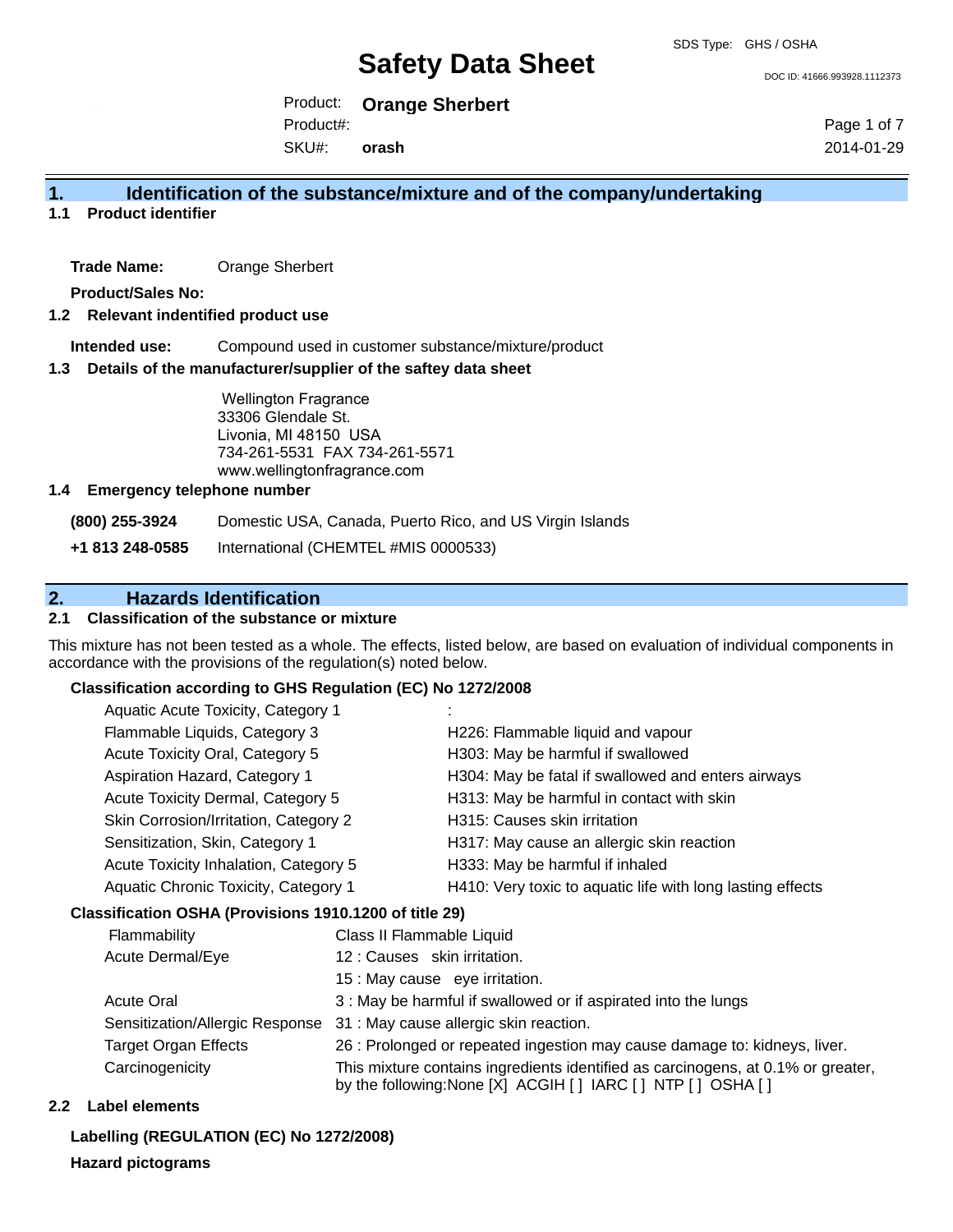Product: **Orange Sherbert**

Product#:

SKU#: **orash**







## **Signal Word: Danger, Warning Hazard statments**

| H <sub>226</sub> | Flammable liquid and vapour                          |
|------------------|------------------------------------------------------|
| H <sub>303</sub> | May be harmful if swallowed                          |
| H <sub>304</sub> | May be fatal if swallowed and enters airways         |
| H313             | May be harmful in contact with skin                  |
| H315             | Causes skin irritation                               |
| H317             | May cause an allergic skin reaction                  |
| H333             | May be harmful if inhaled                            |
| H410             | Very toxic to aquatic life with long lasting effects |

## **Precautionary Statements**

## **Prevention:**

|     | P <sub>233</sub>     | Keep container tightly closed                                                                                                         |
|-----|----------------------|---------------------------------------------------------------------------------------------------------------------------------------|
|     | P <sub>235</sub>     | Keep cool                                                                                                                             |
|     | P <sub>240</sub>     | Ground/bond container and receiving equipment                                                                                         |
|     | P <sub>241</sub>     | Use explosion-proof electrical/ventilating/light//equipment                                                                           |
|     | P <sub>242</sub>     | Use only non-sparking tools                                                                                                           |
|     | P <sub>243</sub>     | Take precautionary measures against static discharge                                                                                  |
|     | P <sub>264</sub>     | Wash hands thoroughly after handling                                                                                                  |
|     | P272                 | Contaminated work clothing should not be allowed out of the workplace                                                                 |
|     | P273                 | Avoid release to the environment                                                                                                      |
|     | <b>Response:</b>     |                                                                                                                                       |
|     | P301 + P310 + P331   | IF SWALLOWED: Immediately call a POISON CENTER or doctor/physician Do NOT<br>induce vomiting                                          |
|     | $P302 + P352$        | IF ON SKIN: Wash with soap and water                                                                                                  |
|     | P303 + P361 + P353   | IF ON SKIN (or hair): Remove/Take off immediately all contaminated clothing Rinse skin<br>with water/shower                           |
|     | $P304 + P312$        | IF INHALED: Call a POISON CENTER or doctor/physician if you feel unwell                                                               |
|     | P312                 | Call a POISON CENTER or doctor/physician if you feel unwell                                                                           |
|     | $P333 + P313$        | If skin irritation or a rash occurs: Get medical advice/attention                                                                     |
|     | P352                 | Wash with soap and water                                                                                                              |
|     | P362                 | Take off contaminated clothing and wash before reuse                                                                                  |
|     | P363                 | Wash contaminated clothing before reuse                                                                                               |
|     | P370 + P378          | In case of fire: Use Carbon dioxide (CO2), Dry chemical, or Foam for extinction. Do not use<br>a direct water jet on burning material |
|     | P391                 | <b>Collect Spillage</b>                                                                                                               |
| 2.3 | <b>Other Hazards</b> |                                                                                                                                       |

- - **no data available**

DOC ID: 41666.993928.1112373

Page 2 of 7 2014-01-29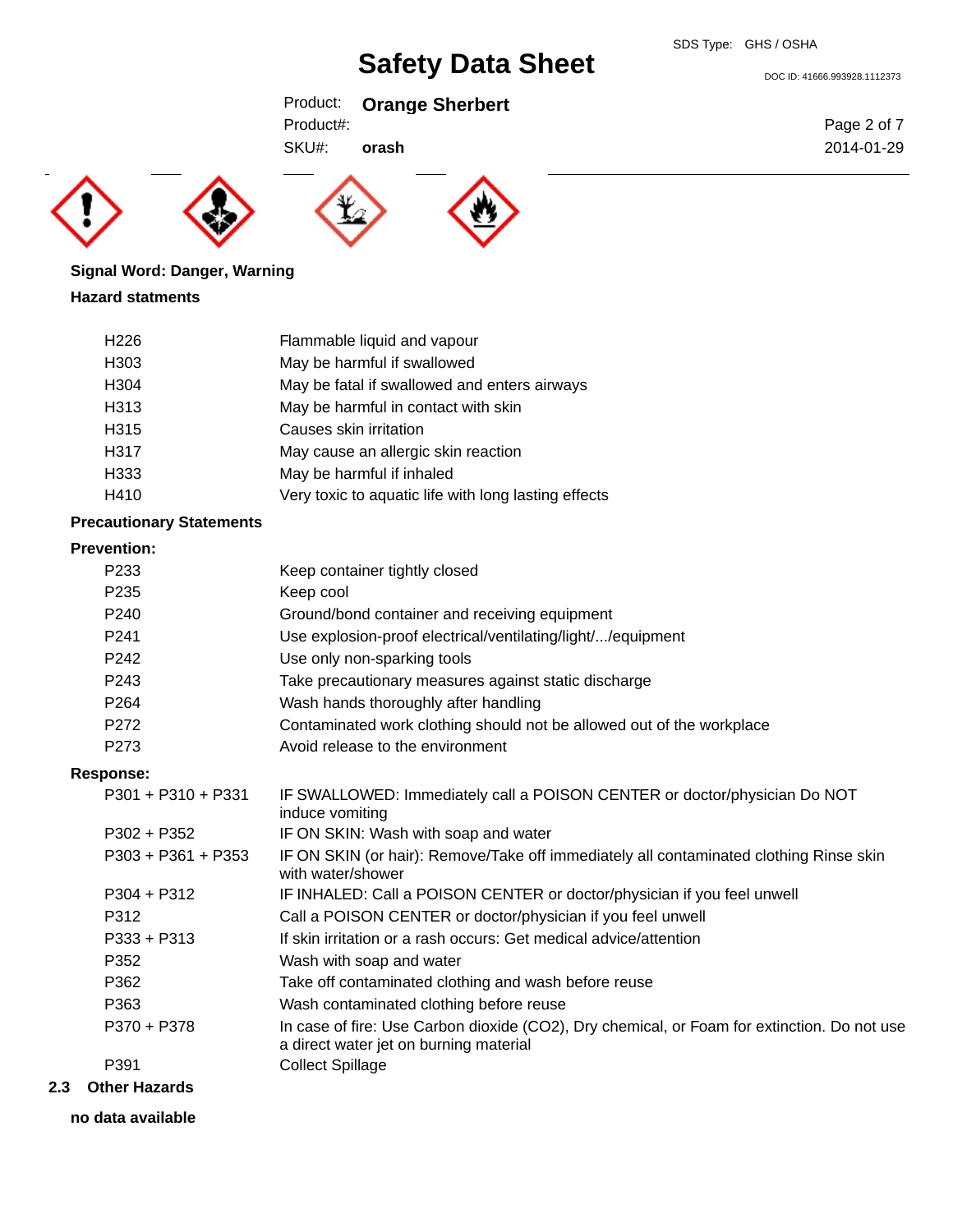#### DOC ID: 41666.993928.1112373

Product: **Orange Sherbert** SKU#: Product#: **orash**

Page 3 of 7 2014-01-29

**3. Composition/Information on Ingredients**

### **3.1 Mixtures**

This product is a complex mixture of ingredients, which contains among others the following substance(s), presenting a health or environmental hazard within the meaning of the UN Globally Harmonized System of Classification and Labeling of Chemicals (GHS):

| CAS#<br>Ingredient  | EC#                                  | Conc.<br>Range | <b>GHS Classification</b>    | <b>OSHA Classification</b> |
|---------------------|--------------------------------------|----------------|------------------------------|----------------------------|
| 68647-72-3          | 232-433-8                            | $60 - 70%$     | H226; H304; H315; H317; H410 | 12, 3, 31                  |
|                     | Citrus aurantium var. dulcis         |                |                              |                            |
| 8008-57-9           | 232-433-8                            | $30 - 40 \%$   | H226; H304; H315; H410       | 12, 3, 31                  |
|                     | Citrus aurantium dulcis (Orange) oil |                |                              |                            |
| 121-32-4            | 204-464-7                            | $1 - 2\%$      | H303; H320                   |                            |
| Ethyl vanillin      |                                      |                |                              |                            |
| $112 - 31 - 2$      | 203-957-4                            | $1 - 2\%$      | H227; H319                   | 11, 15                     |
| Decanal             |                                      |                |                              |                            |
| 128-37-0            | 204-881-4                            | $1 - 2\%$      | H316: H410                   |                            |
|                     | <b>Butylated hydroxytoluene</b>      |                |                              |                            |
| 78-70-6<br>Linalool | 201-134-4                            | $1 - 2%$       | H227; H303; H315; H319       | 12, 26                     |

See Section 16 for full text of GHS classification codes

Total Hydrocarbon Content  $(% \mathcal{O}_{N})$  = 90.88

#### **4. First Aid Measures 4.1 Description of first aid measures**

| Inhalation:                                                                       | Remove from exposure site to fresh air and keep at rest.<br>Obtain medical advice.                            |  |
|-----------------------------------------------------------------------------------|---------------------------------------------------------------------------------------------------------------|--|
| Eye Exposure:                                                                     | Flush immediately with water for at least 15 minutes.<br>Contact physician if symptoms persist.               |  |
| <b>Skin Exposure:</b>                                                             | Remove contaminated clothes. Wash thoroughly with water (and soap).<br>Contact physician if symptoms persist. |  |
| Ingestion:<br>Most important symptoms and effects, both acute and delayed<br>4.2  | Rinse mouth with water and obtain medical advice.                                                             |  |
| Symptoms:                                                                         | no data available                                                                                             |  |
| Risks:<br>Refer to Section 2.2 "Hazard Statements"                                |                                                                                                               |  |
| Indication of any immediate medical attention and special treatment needed<br>4.3 |                                                                                                               |  |
| Treatment:                                                                        | Refer to Section 2.2 "Response"                                                                               |  |

| 5. | <b>Fire-Fighting measures</b> |  |
|----|-------------------------------|--|
|    |                               |  |
|    | E 4 Evtimentaline madia       |  |

### **5.1 Extinguishing media**

| Suitable: | Carbon dioxide (CO2), Dry chemical, Foam |
|-----------|------------------------------------------|
|           |                                          |

**Unsuitable Do not use a direct water jet on burning material 5.2 Special hazards arising from the substance or mixture**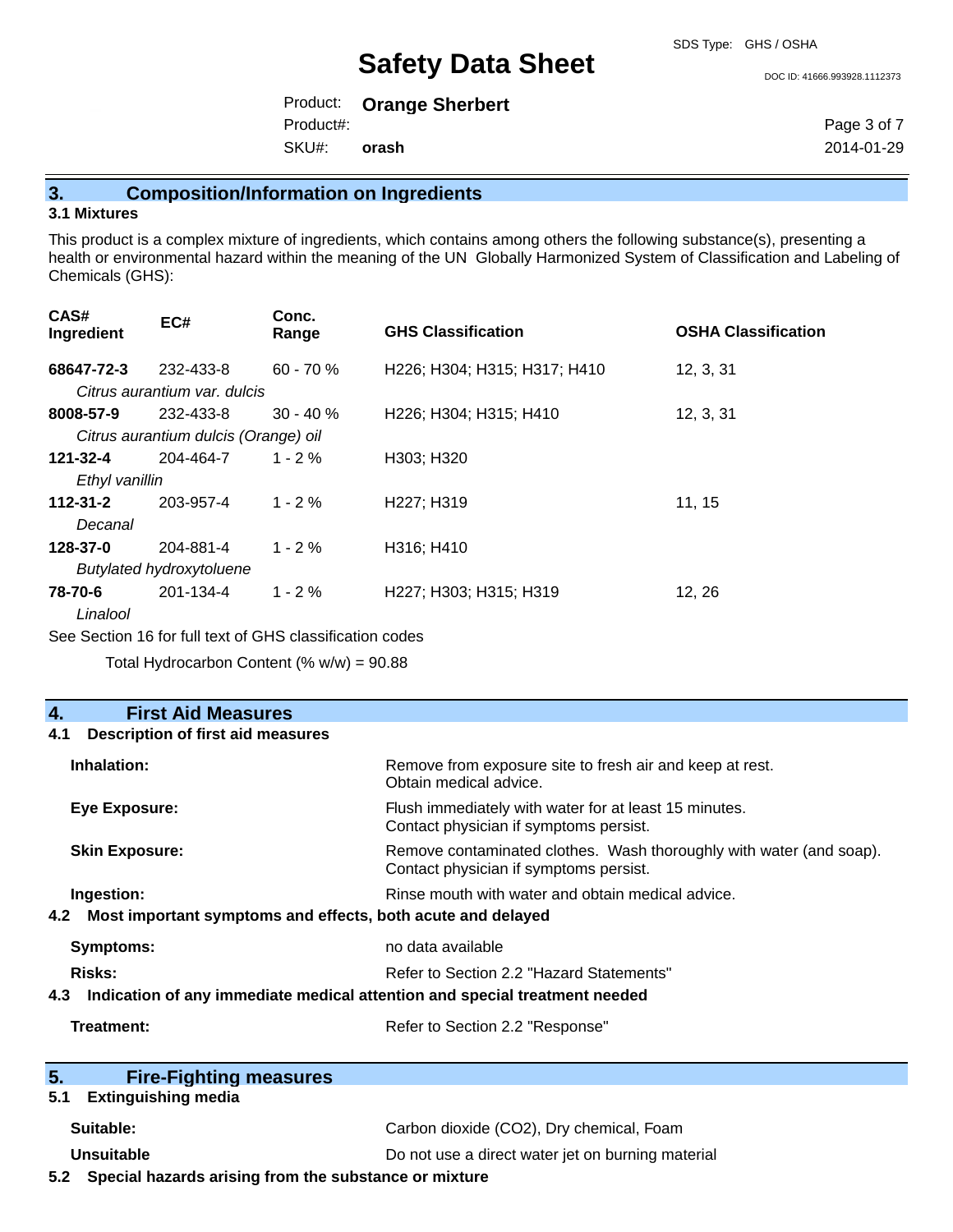SDS Type: GHS / OSHA

DOC ID: 41666.993928.1112373

Product: **Orange Sherbert**

Product#:

SKU#: **orash** Page 4 of 7 2014-01-29

**During fire fighting:** Water may be ineffective

**5.3 Advice for firefighters**

**Further information:** Standard procedure for chemical fires

## **6. Accidental Release Measures**

## **6.1 Personal precautions, protective equipment and emergency procedures**

Avoid inhalation and contact with skin and eyes. A self-contained breathing apparatus is recommended in case of a major spill.

## **6.2 Environmental precautions**

Keep away from drains, soil, and surface and groundwater.

### **6.3 Methods and materials for containment and cleaning up**

Clean up spillage promptly. Remove ignition sources. Provide adequate ventilation. Avoid excessive inhalation of vapors. Gross spillages should be contained by use of sand or inert powder and disposed of according to the local regulations.

#### **6.4 Reference to other sections**

Not Applicable

## **7. Handling and Storage**

## **7.1 Precautions for safe handling**

Apply according to good manufacturing and industrial hygiene practices with proper ventilation. Do not drink, eat or smoke while handling. Respect good personal hygiene.

### **7.2 Conditions for safe storage, including any incompatibilities**

Store in a cool, dry and ventilated area away from heat sources and protected from light in tightly closed original container. Avoid plastic and uncoated metal container. Keep air contact to a minimum.

### **7.3 Specific end uses**

No information available

## **8. Exposure Controls/Personal Protection**

#### **8.1 Control parameters**

| <b>Exposure Limits:</b> |  |
|-------------------------|--|
|-------------------------|--|

| <b>Component</b> |                                 | ACGIH<br>ACGIH<br><b>OSHA</b><br>OSHA<br>TWA ppm STEL ppm TWA ppm STEL ppm |
|------------------|---------------------------------|----------------------------------------------------------------------------|
| 128-37-0         | <b>Butylated hydroxytoluene</b> |                                                                            |

**Engineering Controls:** Use local exhaust as needed.

### **8.2 Exposure controls - Personal protective equipment**

| Eye protection:                | Tightly sealed goggles, face shield, or safety glasses with brow guards and side shields, etc.<br>as may be appropriate for the exposure |  |
|--------------------------------|------------------------------------------------------------------------------------------------------------------------------------------|--|
| <b>Respiratory protection:</b> | Avoid excessive inhalation of concentrated vapors. Apply local ventilation where appropriate.                                            |  |
| <b>Skin protection:</b>        | Avoid Skin contact. Use chemically resistant gloves as needed.                                                                           |  |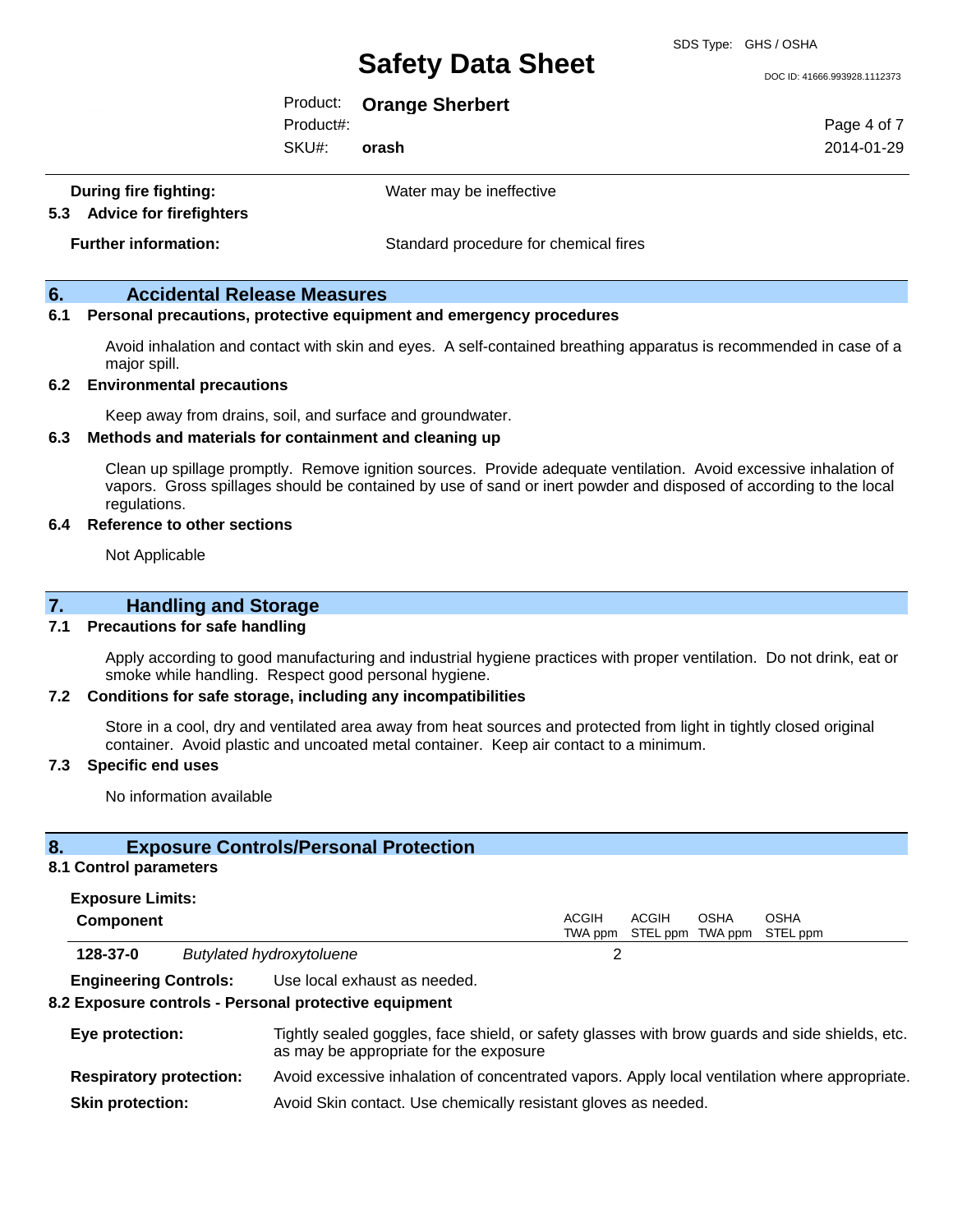Product: **Orange Sherbert** SKU#: Product#: **orash**

## **9. Physical and Chemical Properties**

## **9.1 Information on basic physical and chemical properties**

| Appearance:                  | Conforms to Standard  |
|------------------------------|-----------------------|
| Odor:                        | Conforms to Standard  |
| Color:                       | Yellow to Pale Orange |
| <b>Viscosity:</b>            | Liquid                |
| <b>Freezing Point:</b>       | Not determined        |
| <b>Boiling Point:</b>        | Not determined        |
| <b>Melting Point:</b>        | Not determined        |
| <b>Flashpoint:</b>           | 115 F (46.11 C)       |
| <b>Auto flammability:</b>    | Not determined        |
| <b>Explosive Properties:</b> | None Expected         |
| <b>Oxidizing properties:</b> | None Expected         |
| Vapor Pressure (mmHg@20 C):  | 0.9582                |
| %VOC:                        | 93.28                 |
| Specific Gravity @ 25 C:     | 0.8500                |
| Density @ 25 C:              | 0.8470                |
| Refractive Index @ 25 C:     | 1.4720                |
| Soluble in:                  | Oil                   |

## **10. Stability and Reactivity**

| <b>10.1 Reactivity</b>                  | None                                               |
|-----------------------------------------|----------------------------------------------------|
| <b>10.2 Chemical stability</b>          | Stable                                             |
| 10.3 Possibility of hazardous reactions | None known                                         |
| <b>10.4 Conditions to avoid</b>         | None known                                         |
| 10.5 Incompatible materials             | Strong oxidizing agents, strong acids, and alkalis |
| 10.6 Hazardous decomposition products   | None known                                         |

| <b>Toxicological Information</b><br>11. |                                                          |
|-----------------------------------------|----------------------------------------------------------|
| <b>11.1 Toxicological Effects</b>       |                                                          |
| <b>Acute toxicity - Oral</b>            | (LD50: 4,629.63) May be harmful if swallowed             |
| <b>Acute toxicity - Dermal</b>          | (LD50: 4,975.12) May be harmful in contact with skin     |
| <b>Acute toxicity - Inhalation</b>      | (LC50: 60.20) May be harmful if inhaled                  |
| <b>Skin corrosion / irritation</b>      | Causes skin irritation                                   |
| Serious eye damage / irritation         | Not classified - the classification criteria are not met |
| <b>Respiratory sensitization</b>        | Not classified - the classification criteria are not met |
| <b>Skin sensitization</b>               | May cause an allergic skin reaction                      |

DOC ID: 41666.993928.1112373

Page 5 of 7 2014-01-29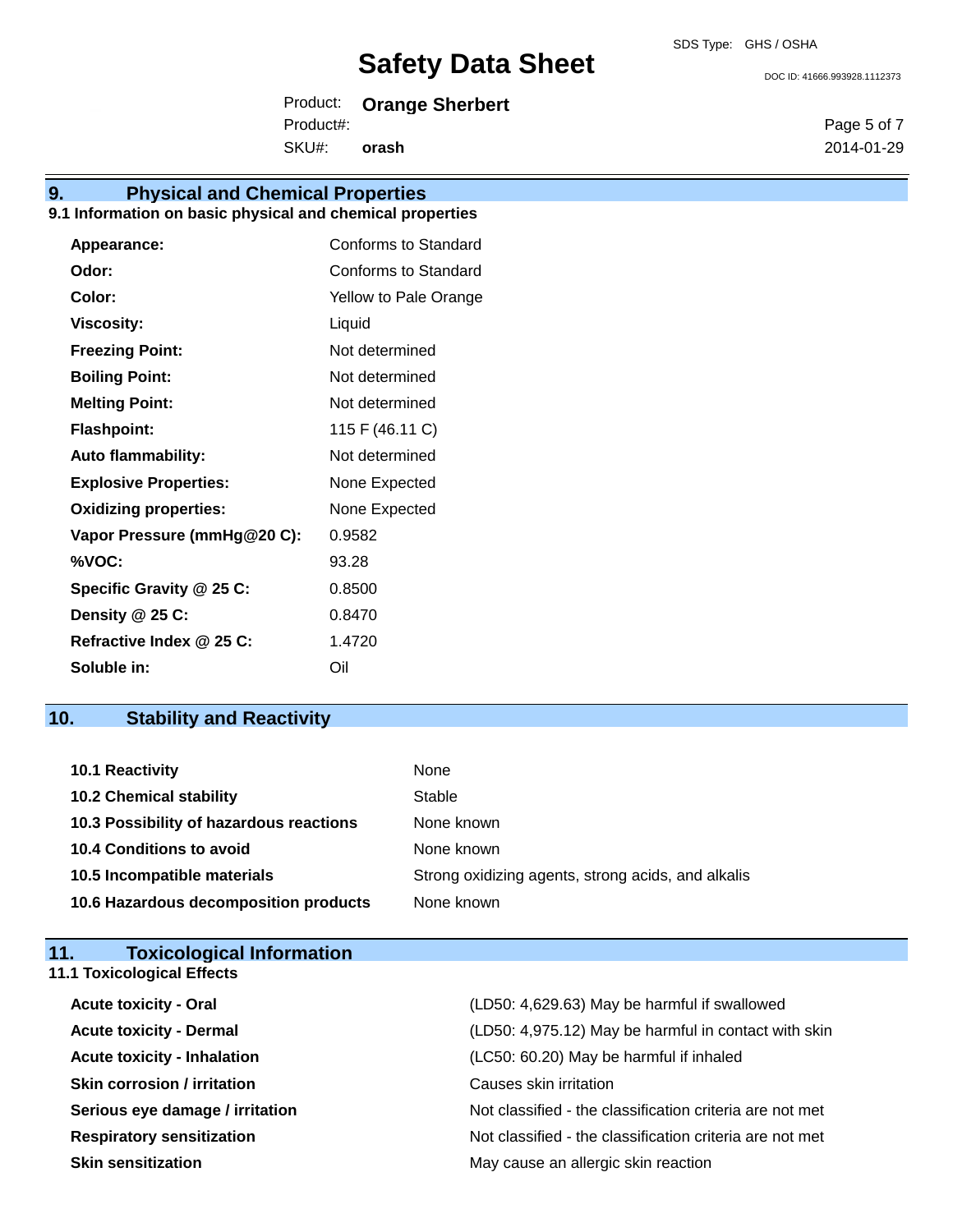SDS Type: GHS / OSHA

DOC ID: 41666.993928.1112373

Page 6 of 7 2014-01-29

Product: **Orange Sherbert** Product#:

SKU#: **orash**

| <b>Germ cell mutagenicity</b>                      | Not classified - the classification criteria are not met |
|----------------------------------------------------|----------------------------------------------------------|
| Carcinogenicity                                    | Not classified - the classification criteria are not met |
| <b>Reproductive toxicity</b>                       | Not classified - the classification criteria are not met |
| Specific target organ toxicity - single exposure   | Not classified - the classification criteria are not met |
| Specific target organ toxicity - repeated exposure | Not classified - the classification criteria are not met |
| <b>Aspiration hazard</b>                           | May be fatal if swallowed and enters airways             |
|                                                    |                                                          |
| 12.<br><b>Ecological Information</b>               |                                                          |
| 12.1 Toxicity                                      |                                                          |
| <b>Acute acquatic toxicity</b>                     |                                                          |
| <b>Chronic acquatic toxicity</b>                   | Very toxic to aquatic life with long lasting effects     |
| <b>Toxicity Data on soil</b>                       | no data available                                        |

| no data available |
|-------------------|
| no data available |
| no data available |
| no data available |
|                   |

**Toxicity on other organisms** no data available

## **13. Disposal Conditions**

## **13.1 Waste treatment methods**

Do not allow product to reach sewage systems. Dispose of in accordance with all local and national regulations. Send to a licensed waste management company.The product should not be allowed to enter drains, water courses or the soil. Do not contaminate ponds, waterways or ditches with chemical or used container.

## **14. Transport Information**

| Regulator                                          |            | Class | <b>Pack Group</b>                   | <b>Sub Risk</b>  | UN-nr.        |
|----------------------------------------------------|------------|-------|-------------------------------------|------------------|---------------|
| U.S. DOT (Non-Bulk)                                |            |       | Not Regulated - Not Dangerous Goods |                  |               |
| <b>Chemicals NOI</b>                               |            |       |                                     |                  |               |
| <b>ADR/RID (International Road/Rail)</b>           |            |       |                                     |                  |               |
| <b>Environmentally Hazardous</b><br>Liquid, n.o.s. | Substance, | 9     | Ш                                   |                  | <b>UN3082</b> |
| <b>IATA (Air Cargo)</b>                            |            |       |                                     |                  |               |
| <b>Perfumery Products</b>                          |            | 3     | Ш                                   | Flammable Liquid | UN1266        |
| <b>Environmentally Hazardous</b><br>Liquid, n.o.s. | Substance. | 9     | Ш                                   |                  | <b>UN3082</b> |
| <b>IMDG (Sea)</b>                                  |            |       |                                     |                  |               |
| <b>Perfumery Products</b>                          |            | 3     | Ш                                   | Flammable Liquid | <b>UN1266</b> |
| <b>Environmentally Hazardous</b><br>Liquid, n.o.s. | Substance. | 9     | Ш                                   |                  | <b>UN3082</b> |